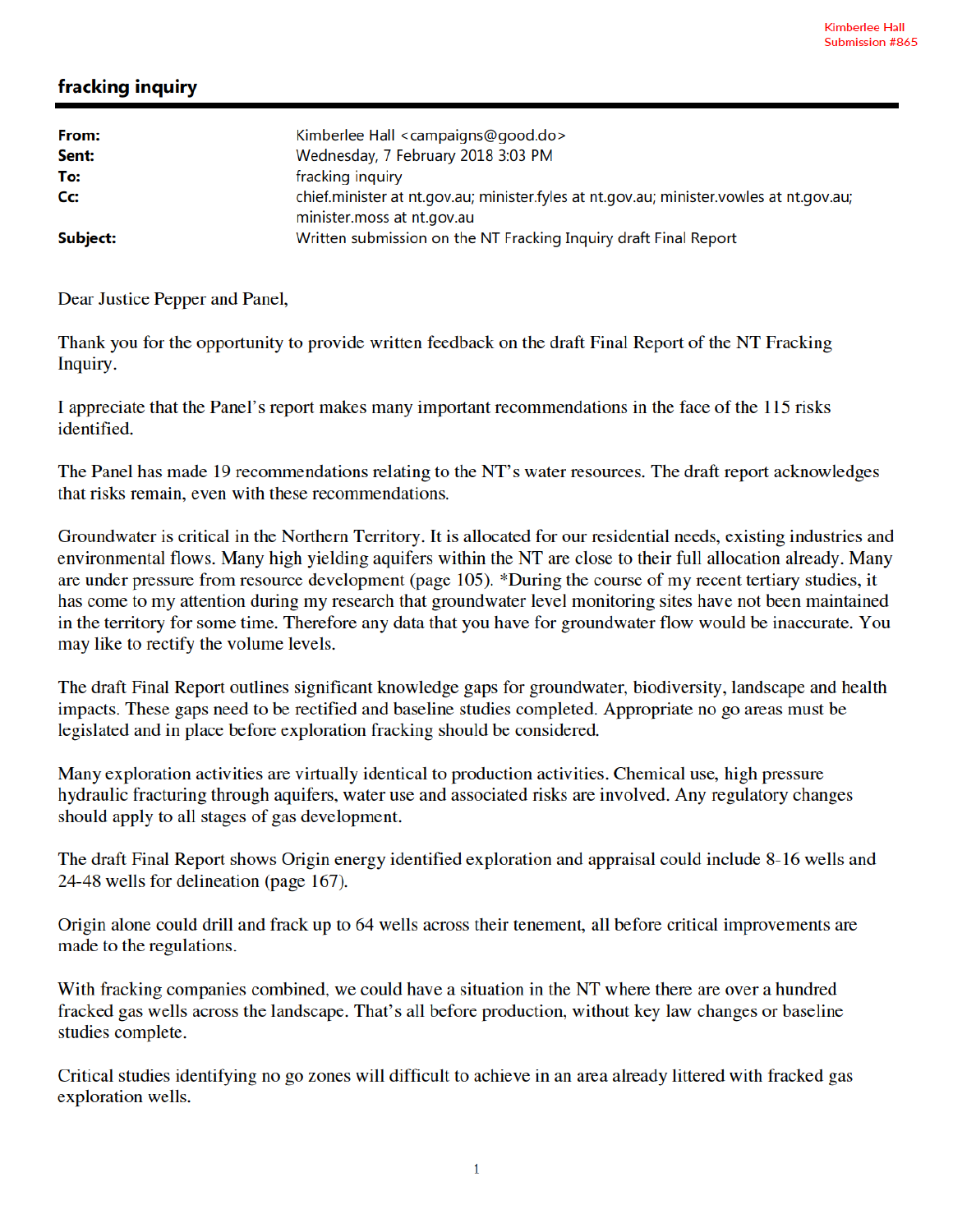I support the swath of new regulations and legislation required to try and protect landholders and water. However, that work needs to happen before the oil and gas industry is permitted to start fracking in the Northern Territory again.

The below critical recommendations must be improved and work completed BEFORE EXPLORATION fracking takes place.

Recommendation 5.1 (Enforceable code of practice for abandonment of onshore gas wells)

Recommendation 5.6 (Wastewater management framework)

Recommendation 7.1 (Water Act amended for shale extraction licence and payment for water)

Recommendation 7.4 (Strategic regional environmental and baseline assessment (SREBA), including a regional groundwater model, be developed and undertaken)

Recommendation 8.4 (Fire management plan and 10 year baseline assessment)

Recommendation 9.2 (Code of practice be developed and implemented for monitoring, detection and reporting of methane emissions)

Recommendation 10.1 (Human Health Risk Assessment prepared and approved)

Recommendation 12.11 (Social impact management plan) This recommendation should also be extended to allow for the legal right to say 'no' to fracking.

Recommendation 14.1 (Design and implement a full cost recovery system for fracking regulation)

Recommendation 14.16 (Legislation to regulate seismic surveys, drilling, hydraulic fracturing, and well abandonment)

Recommendation 14.18 (Fit and proper person test)

Recommendation 15.1 (Strategic regional environmental and baseline assessment (SREBA) undertaken and no go zones implemented)

In the NT there is a saying, "Once you frack you can't go back." Exploration fracking is no different. The studies, legal improvements and no-go zones suggested by the panel are critical. They must be actioned before any further fracking exploration.

Let's not wait until the production phase to put in place critical new regulations and laws. We must avoid delays to the protection of the Northern Territory's water, landscapes and people.

Thank you for considering my feedback on this critical matter for the future of the Northern Territory.

Yours sincerely, Kimberlee Hall

This email was sent by Kimberlee Hall via Do Gooder, a website that allows<br>people to contact you regarding issues they consider important. In accordance with web protocol FC 3834 we have set the FROM field of this email to our generic no-reply address at campaigns@good.do, however